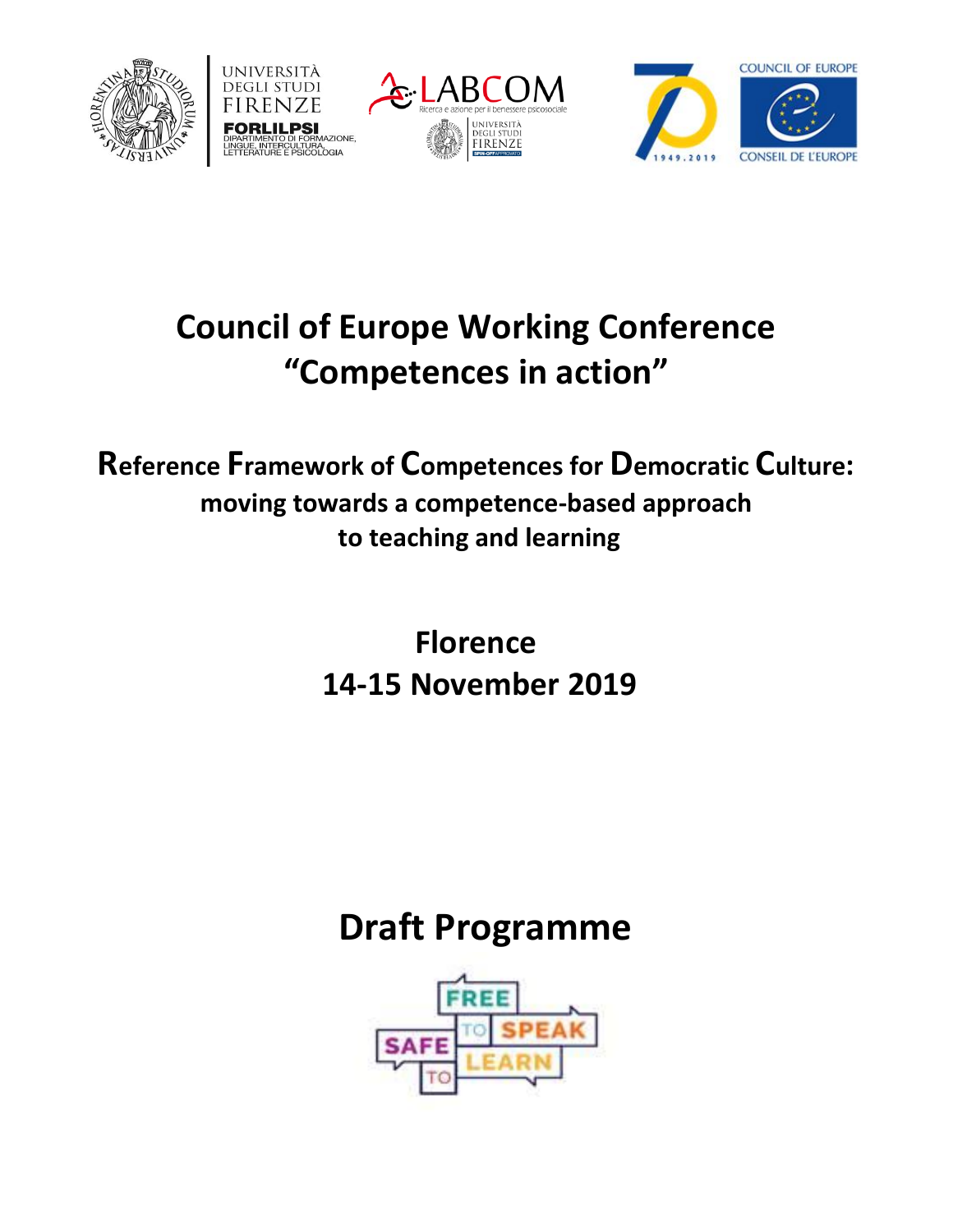







## **Day 1 - Thursday 14 November 2019**

## **Venue: Instituto degli Innocenti 12, Piazza della Santissima Annunziata, 50122 Florence**

(Offered by the Department of Education, Languages, Intercultures, Literatures and Psychology - FORLILPSI, University of Florence and the Academic spin-off LabCom Research and Action for Psychosocial Well-being)

| $08:00 - 09:00$                                    | Registration of participants (Plenary Brunelleschi Hall)<br>Coffee - Exhibition of schools' work (Compagnie Hall)                                                                                                                                                                                                                                                                                                                                                                                                                                                                                                                                                                                                                                                       |
|----------------------------------------------------|-------------------------------------------------------------------------------------------------------------------------------------------------------------------------------------------------------------------------------------------------------------------------------------------------------------------------------------------------------------------------------------------------------------------------------------------------------------------------------------------------------------------------------------------------------------------------------------------------------------------------------------------------------------------------------------------------------------------------------------------------------------------------|
| $09:00 - 09:45$<br>Plenary<br>Brunelleschi<br>Hall | <b>Official Opening</b><br>Chair: Mr. Matjaž GRUDEN, Director of Democratic Participation, Council of Europe<br><b>Welcome addresses</b><br>Ms. Clara RECH, Delegate of General Directorate for Student Participation and Inclusion<br>Policies, Italian Ministry of Education, University and Research<br>Mr. Marco BINDI, Pro-Rector for National and International Scientific Research, University of<br>Florence, Italy<br>Mr. Matjaž GRUDEN, Director of Democratic Participation, Council of Europe<br>Mr. Matthieu BROSSARD, UNICEF Office of Research - Innocenti<br>The Council of Europe Reference Framework of Competences for Democratic Culture: its<br><b>Background</b><br>Mr. Michael REMMERT, Head of the Education Policy Division, Council of Europe |
| 09:45-10:45<br>Plenary<br>Brunelleschi<br>Hall     | <b>Introductory Plenary Session</b><br><b>Reference Framework of Competences for Democratic Culture:</b><br>The key tool for building a democratic school culture<br>Chair: Mr. Michael REMMERT, Head of the Education Policy Division, Council of Europe<br>Speakers:<br>Mr. Martyn BARRETT, Emeritus Professor of Psychology at the University of Surrey & EPAN<br>lead expert<br>Ms. Ersilia MENESINI, Head of the Department of FORLILPSI, University of Florence, Italy                                                                                                                                                                                                                                                                                            |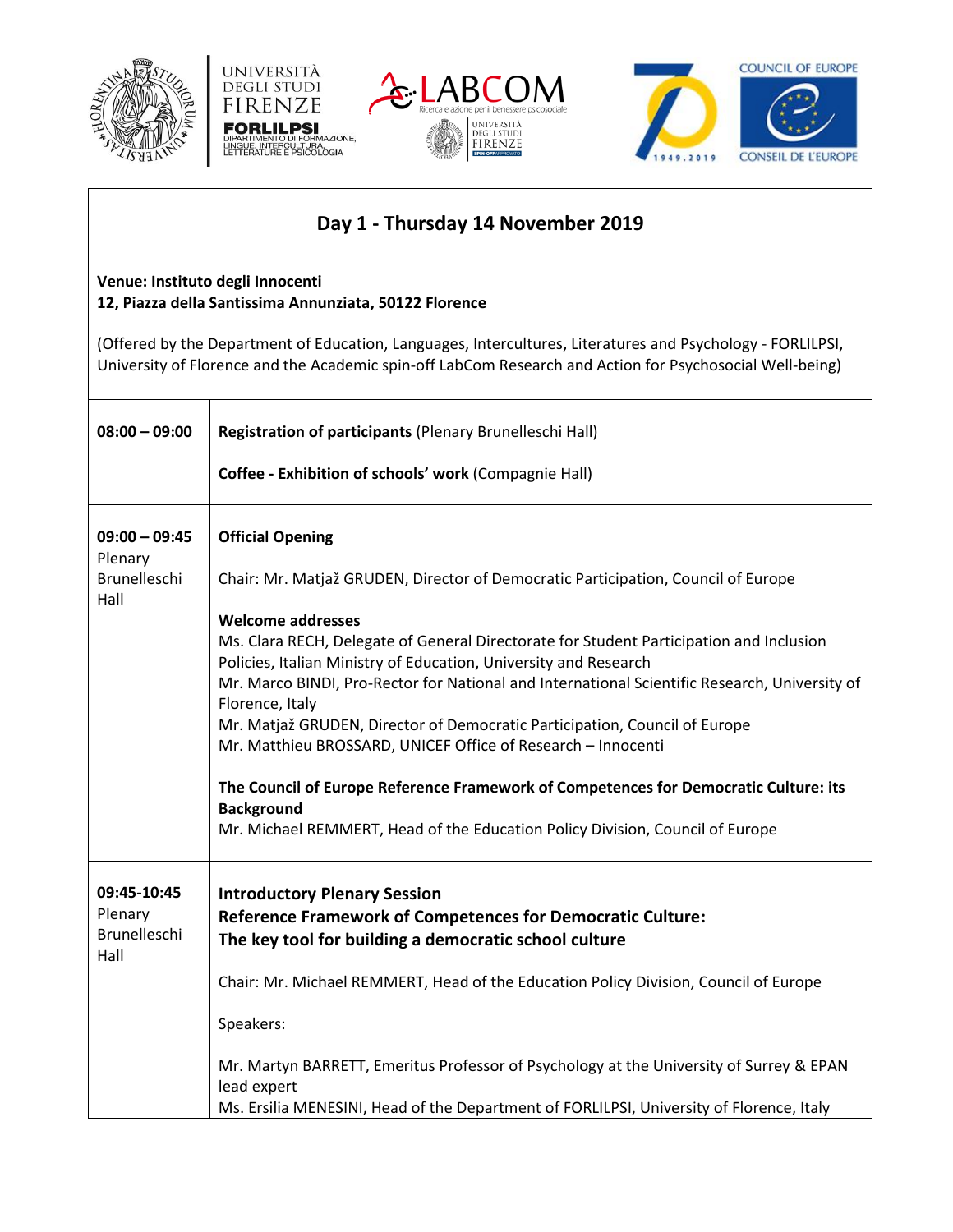







|                                                           | and Action for Psychosocial Well-being, Italy<br><b>Panel Discussion</b>                                                                                                                                                              | Ms. Patrizia MERINGOLO, University of Florence and Academic spin-off LabCom Research<br>Mr. Calin RUS, Director of the Intercultural Institute of Timisoara & EPAN lead expert |                                                                                                                                                                                 |
|-----------------------------------------------------------|---------------------------------------------------------------------------------------------------------------------------------------------------------------------------------------------------------------------------------------|--------------------------------------------------------------------------------------------------------------------------------------------------------------------------------|---------------------------------------------------------------------------------------------------------------------------------------------------------------------------------|
| $10:45 - 11:00$<br>Plenary<br><b>Brunelleschi</b><br>Hall | The Council of Europe Democratic Schools Network                                                                                                                                                                                      | Ms. Katerina TOURA, Programme Manager, Education Policy Division, Council of Europe                                                                                            |                                                                                                                                                                                 |
| $11:00 - 11:30$<br>Compagnie<br>Hall                      | <b>Coffee break</b>                                                                                                                                                                                                                   |                                                                                                                                                                                |                                                                                                                                                                                 |
| $11:30 - 12:30$                                           | <b>Parallel Rotating Workshops</b><br>Reference Framework of Competences for Democratic Culture (RFCDC):<br>the key tool for a democratic school culture                                                                              |                                                                                                                                                                                |                                                                                                                                                                                 |
|                                                           | <b>Group 1</b><br><b>Workshop Room</b><br><b>Brunelleschi Hall</b>                                                                                                                                                                    | <b>Group 2</b><br><b>Workshop Room</b><br><b>Poccetti Hall</b>                                                                                                                 | <b>Group 3</b><br><b>Workshop Room</b><br>San Giovanni Hall                                                                                                                     |
|                                                           | <b>RFCDC Descriptors</b>                                                                                                                                                                                                              | <b>RFCDC Portfolio</b>                                                                                                                                                         | <b>RFCDC Reflection Tool</b>                                                                                                                                                    |
|                                                           | Workshop leader:<br>Mr. Calin RUS, Director of<br>the Intercultural Institute of<br>Timisoara & EPAN lead<br>expert                                                                                                                   | Workshop leader:<br>Mr. Martyn BARRETT,<br><b>Emeritus Professor of</b><br>Psychology at the University<br>of Surrey & EPAN lead expert                                        | Workshop leader:<br>Ms. Patricia HLADSCHIK,<br>Head of "polis-the Austrian<br>Centre for Citizenship<br>Education in Schools" &<br>Council of Europe EPAN<br>expert for Austria |
|                                                           | Rapporteur:<br>Ms. Natia NATSVLISHVILI,<br>Democratic Culture and<br>Human Rights Education<br>Programme Manager,<br><b>National Center for Teacher</b><br>Professional Development &<br>Council of Europe EPAN<br>expert for Georgia | Rapporteur:<br>Professor Bruno LOSITO,<br>Roma Tre University,<br>Department of Education,<br>Italy                                                                            | Rapporteur:<br>Ms. Stefanie MAROLF,<br>Research Assistant and<br>Lecturer,<br>Zurich University of Teacher<br><b>Education, Switzerland</b>                                     |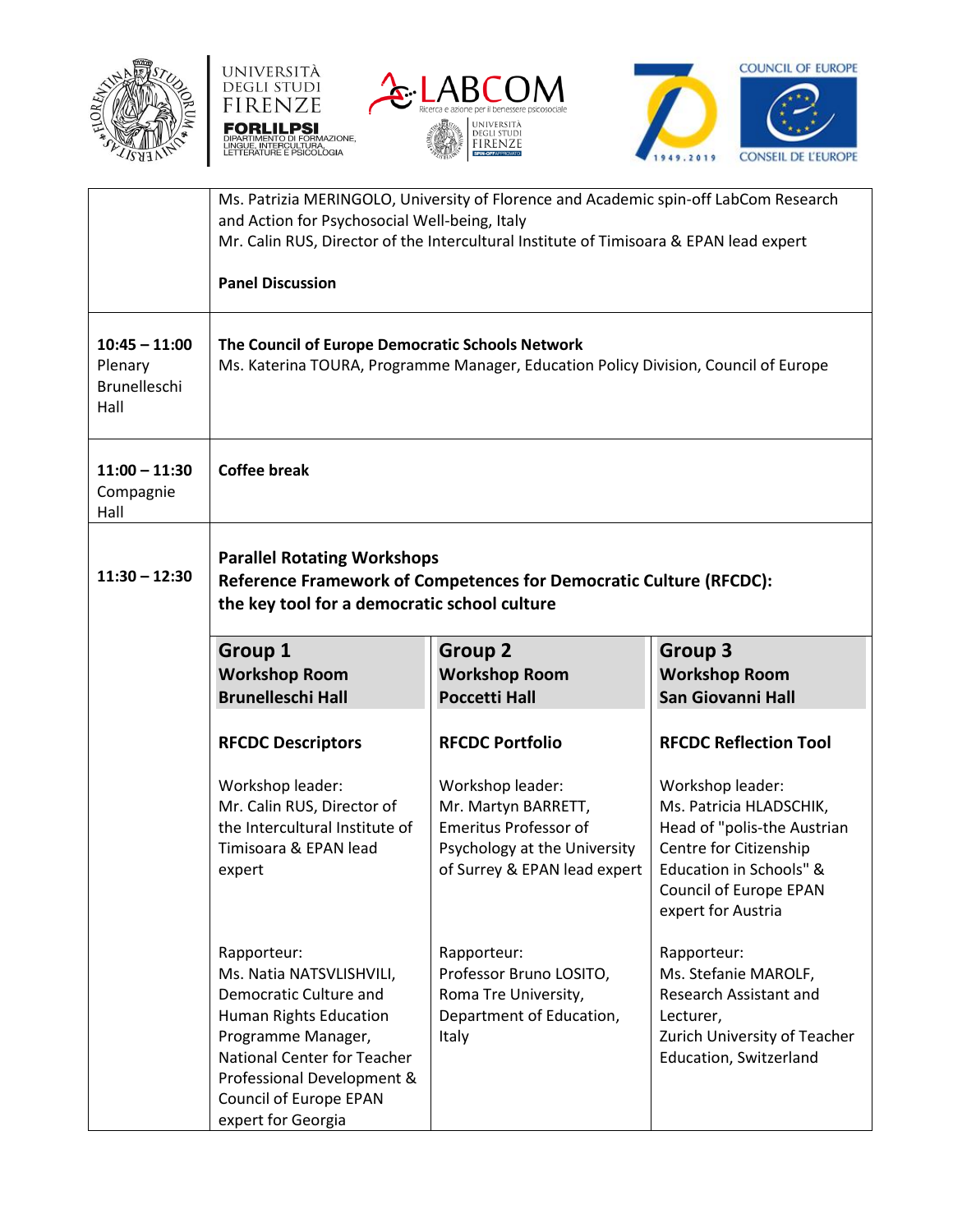







| $12:30 - 13:30$<br>Compagnie<br>Hall           | Lunch                                                                                                             |                                                                                                                                      |                                        |
|------------------------------------------------|-------------------------------------------------------------------------------------------------------------------|--------------------------------------------------------------------------------------------------------------------------------------|----------------------------------------|
|                                                |                                                                                                                   | <b>Parallel Rotating Workshops (continuing from morning session)</b>                                                                 |                                        |
| $13:30 - 14:30$                                | <b>RFCDC Portfolio</b>                                                                                            | <b>RFCDC Reflection Tool</b>                                                                                                         | <b>RFCDC Descriptors</b>               |
|                                                | Workshop leader:<br>Mr. Martyn BARRETT                                                                            | Workshop leader:<br>Ms. Patricia HLADSCHIK                                                                                           | Workshop leader:<br>Mr. Calin RUS      |
|                                                | Rapporteur:<br>Prof. Bruno LOSITO                                                                                 | Rapporteur:<br>Ms. Stefanie MAROLF                                                                                                   | Rapporteur:<br>Ms. Natia NATSVLISHVILI |
| $14:30 - 15:30$                                | <b>RFCDC Reflection Tool</b>                                                                                      | <b>RFCDC Descriptors</b>                                                                                                             | <b>RFCDC Portfolio</b>                 |
|                                                | Workshop leader:<br>Ms. Patricia HLADSCHIK                                                                        | Workshop leader:<br>Mr. Calin RUS                                                                                                    | Workshop leader:<br>Mr. Martyn BARRETT |
|                                                | Rapporteur:<br>Ms. Stefanie MAROLF                                                                                | Rapporteur:<br>Ms. Natia NATSVLISHVILI                                                                                               | Rapporteur:<br>Prof. Bruno LOSITO      |
| $15:30 - 16:00$<br>Compagnie<br>Hall           | <b>Coffee break</b>                                                                                               |                                                                                                                                      |                                        |
| 16:00-17:30<br>Plenary<br>Brunelleschi<br>Hall | Interactive exchanges / Plenary session<br>Schools presenting:                                                    | The Reference Framework of Competences for Democratic Culture in schools:<br>Connecting - sharing experiences - discussing practices |                                        |
|                                                | 1. French-Finnish School, Finland<br>2. I.S.I.S. Sismondi-Pacinotti, Italy<br>4. Liceo Statale F. Petrarca, Italy | 3. Istituto di Istruzione Superiore "Carducci - Volta - Pacinotti", Italy                                                            |                                        |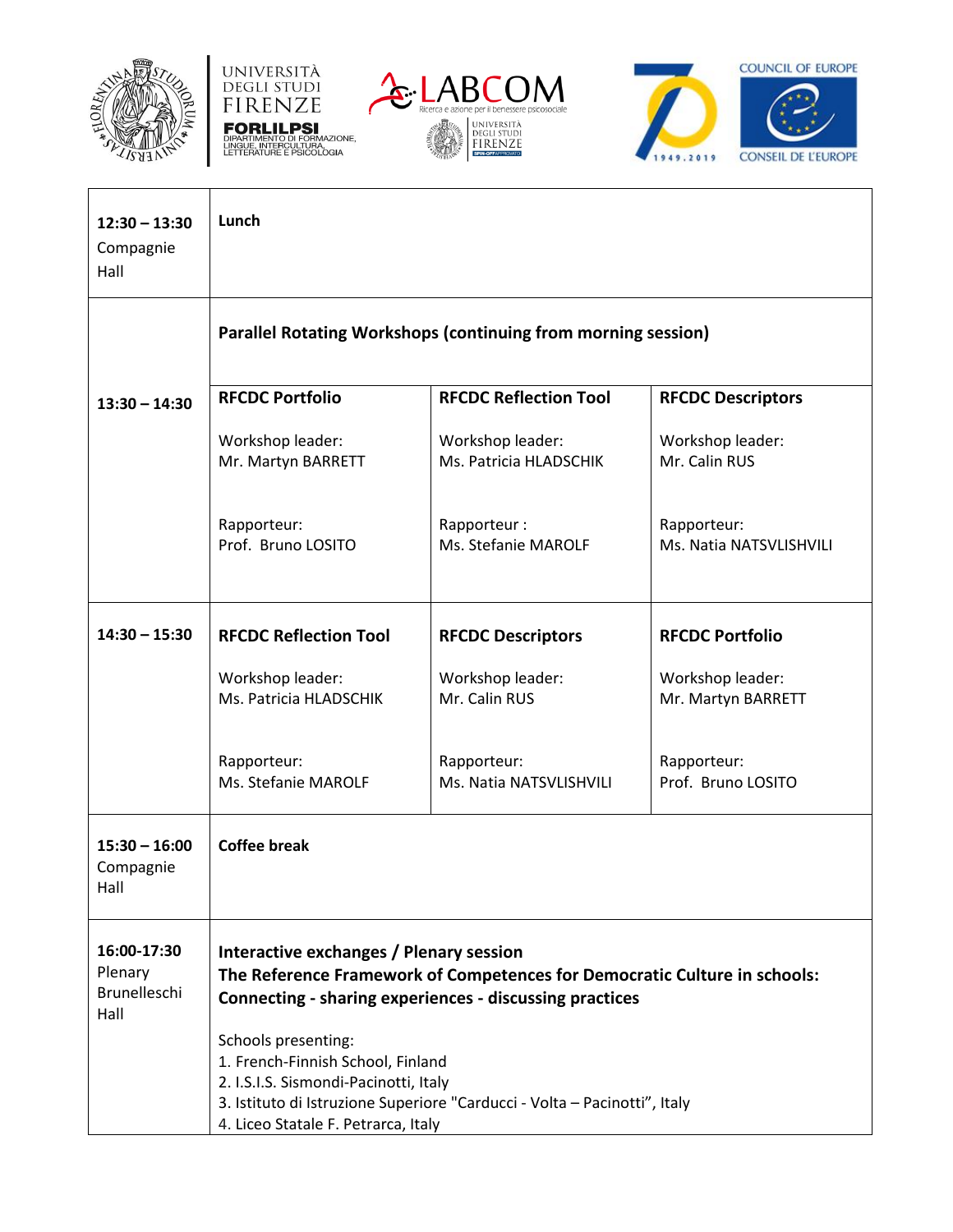







|                                                 | 5. Melitopol School No 23, Ukraine<br>6. Simon Langton School, England, U.K.<br>Interactive session facilitators:<br>Ms. Gelly ARONI, Head of the Department for the Coordination and Monitoring of Refugee<br>Education, Greek Ministry of Education and Religious Affairs & Council of Europe EPAN                                                                                                                                                                                                                                                                                                                                                                                                 |
|-------------------------------------------------|------------------------------------------------------------------------------------------------------------------------------------------------------------------------------------------------------------------------------------------------------------------------------------------------------------------------------------------------------------------------------------------------------------------------------------------------------------------------------------------------------------------------------------------------------------------------------------------------------------------------------------------------------------------------------------------------------|
|                                                 | expert for Greece<br>Mr Camillo DONATI, Expert in the field of Groups and Social Dynamics, Academic spin-off<br>LabCom, Italy<br>Mr. Ted HUDDLESTON, Textbook author, Consultant in Civic and Citizenship Education,<br>Council of Europe expert, United Kingdom<br>Ms. Elizabeth MOORSE, Chief Executive Association for Citizenship Teaching, United<br>Kingdom<br>Ms. Valentina ZAMBUTO, EbiCo ONLUS & Post-doctoral researcher, Department of<br>FORLILPSI of the University of Florence, Italy                                                                                                                                                                                                  |
| 17:30 -18:00<br>Plenary<br>Brunelleschi<br>Hall | <b>Plenary Session</b><br>Recommendations on RFCDC implementation from stakeholders and government officials<br>at the local/national level<br>Chair: Katerina TOURA, Programme Manager, Education Policy Division, Council of Europe<br>Speakers:<br>Ms. Sara MELE, Responsible for Education and Training - Tuscany Region, Italy<br>Mr. Luca SALVINI, School inspector and President of the Interinstitutional Regional Working<br>Group for Inclusion (GLIR) at the MIUR - Regional School Office for Tuscany, Florence, Italy<br>Ms. Renata VIGANO, Full Professor at the Department of Pedagogy of the Catholic University<br>of the Sacred Heart, Milan, Italy & EPAN expert for the Holy See |
| 18:00                                           | <b>End of Day</b>                                                                                                                                                                                                                                                                                                                                                                                                                                                                                                                                                                                                                                                                                    |
| 18:00 -18:30<br>Plenary<br>Brunelleschi<br>Hall | <b>Meeting of General Rapporteur &amp; Rapporteurs</b>                                                                                                                                                                                                                                                                                                                                                                                                                                                                                                                                                                                                                                               |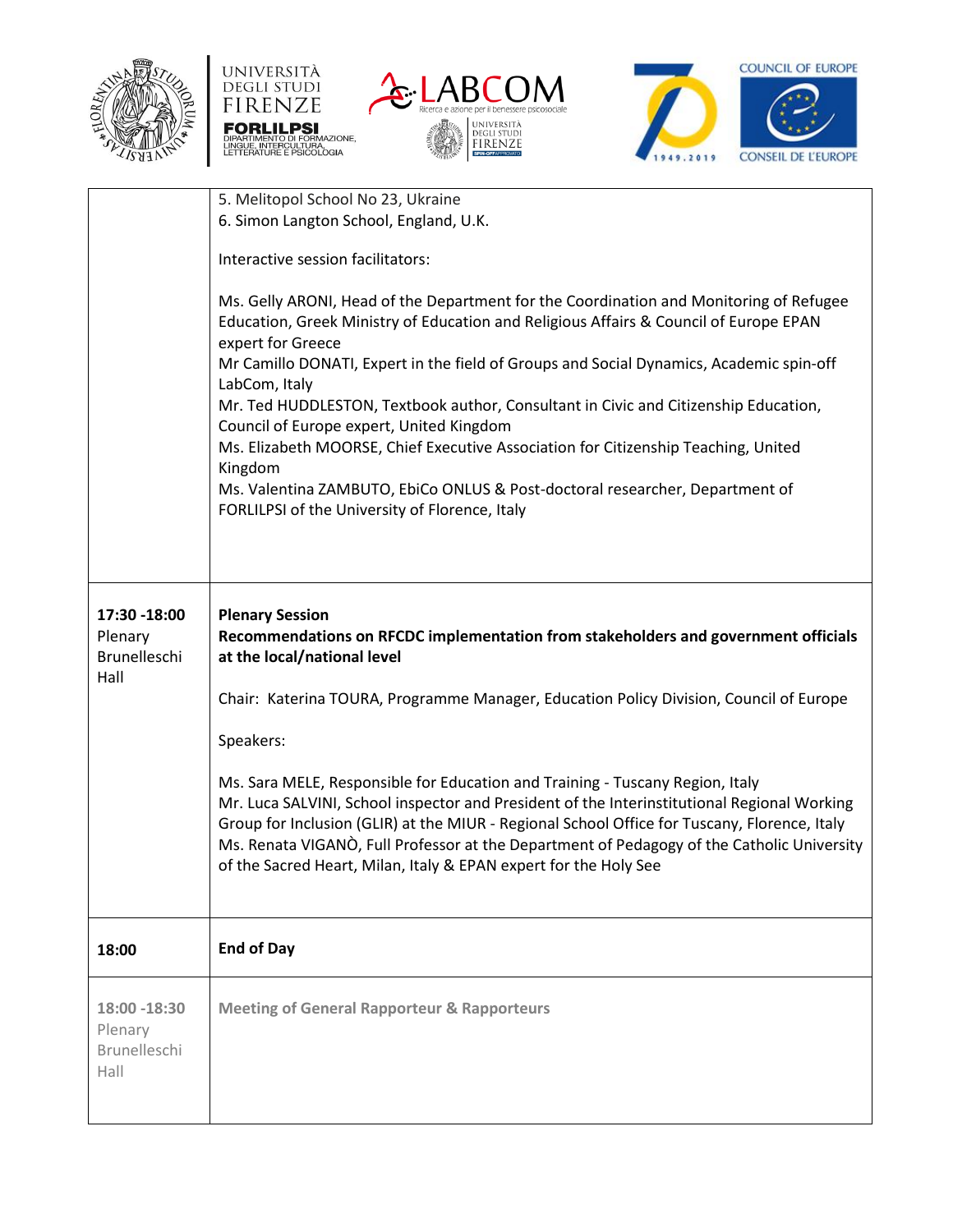







| Day 2 - Friday 15 November 2019<br>Venue: Department of Education, Languages, Intercultures, Literatures and Psychology<br>48, Via Laura, 50121, Florence |                                                                                                                                                                                                                                                                                                                                                                                                                                                                                                                                                                                                                                                                                                                                                                                                                                                                                                                                                    |  |
|-----------------------------------------------------------------------------------------------------------------------------------------------------------|----------------------------------------------------------------------------------------------------------------------------------------------------------------------------------------------------------------------------------------------------------------------------------------------------------------------------------------------------------------------------------------------------------------------------------------------------------------------------------------------------------------------------------------------------------------------------------------------------------------------------------------------------------------------------------------------------------------------------------------------------------------------------------------------------------------------------------------------------------------------------------------------------------------------------------------------------|--|
| $9:00 - 09:15$                                                                                                                                            | "On Education & Democracy - 25 Lessons from the Teaching Profession"                                                                                                                                                                                                                                                                                                                                                                                                                                                                                                                                                                                                                                                                                                                                                                                                                                                                               |  |
| Plenary Hall -<br><b>ROOM 103</b><br>First floor                                                                                                          | Presenter: Ms. Haldis HOLST, Deputy General Secretary, Education International                                                                                                                                                                                                                                                                                                                                                                                                                                                                                                                                                                                                                                                                                                                                                                                                                                                                     |  |
| $9:15 - 10:15$<br>Plenary Hall -<br><b>ROOM 103</b><br>First floor                                                                                        | <b>Plenary session</b><br>Democratic and Participatory methods to foster the competence-based approach to<br>teaching and learning<br>Chair: Ms. Katia DOLGOVA - DREYER, Programme Coordinator, Co-operation and Capacity-<br>Building Division, Education Department, Council of Europe<br>Speakers:<br>Mr. Martyn BARRETT, Emeritus Professor of Psychology at the University of Surrey<br>Mr. Ovidiu GAVRILOVICI, Psiterra Association President & Associate Professor at the<br>Department of Psychology in "Alexandru Ioan Cuza" University of Iasi, Romania<br>Mr. Andrea GUAZZINI, Researcher at the Department of FORLILPSI, University of Florence,<br>Italy<br>Ms. Elena MARTA, President of the Italian Society of Community Psychology (SIPCO) & Full<br>Professor at the Department of Psychology of the Catholic University of the Sacred Heart -<br>in Milan, Italy<br>Mr. Giorgio NARDONE, Head of Strategic Therapy Center, Italy |  |
| $10:15 - 10:45$<br>Room SM4<br><b>Third Floor</b>                                                                                                         | <b>Coffee Break</b>                                                                                                                                                                                                                                                                                                                                                                                                                                                                                                                                                                                                                                                                                                                                                                                                                                                                                                                                |  |
| 10:45-12:30                                                                                                                                               | <b>Parallel Workshops</b><br>Democratic and Participatory methods to foster the competence-based approach to<br>teaching and learning                                                                                                                                                                                                                                                                                                                                                                                                                                                                                                                                                                                                                                                                                                                                                                                                              |  |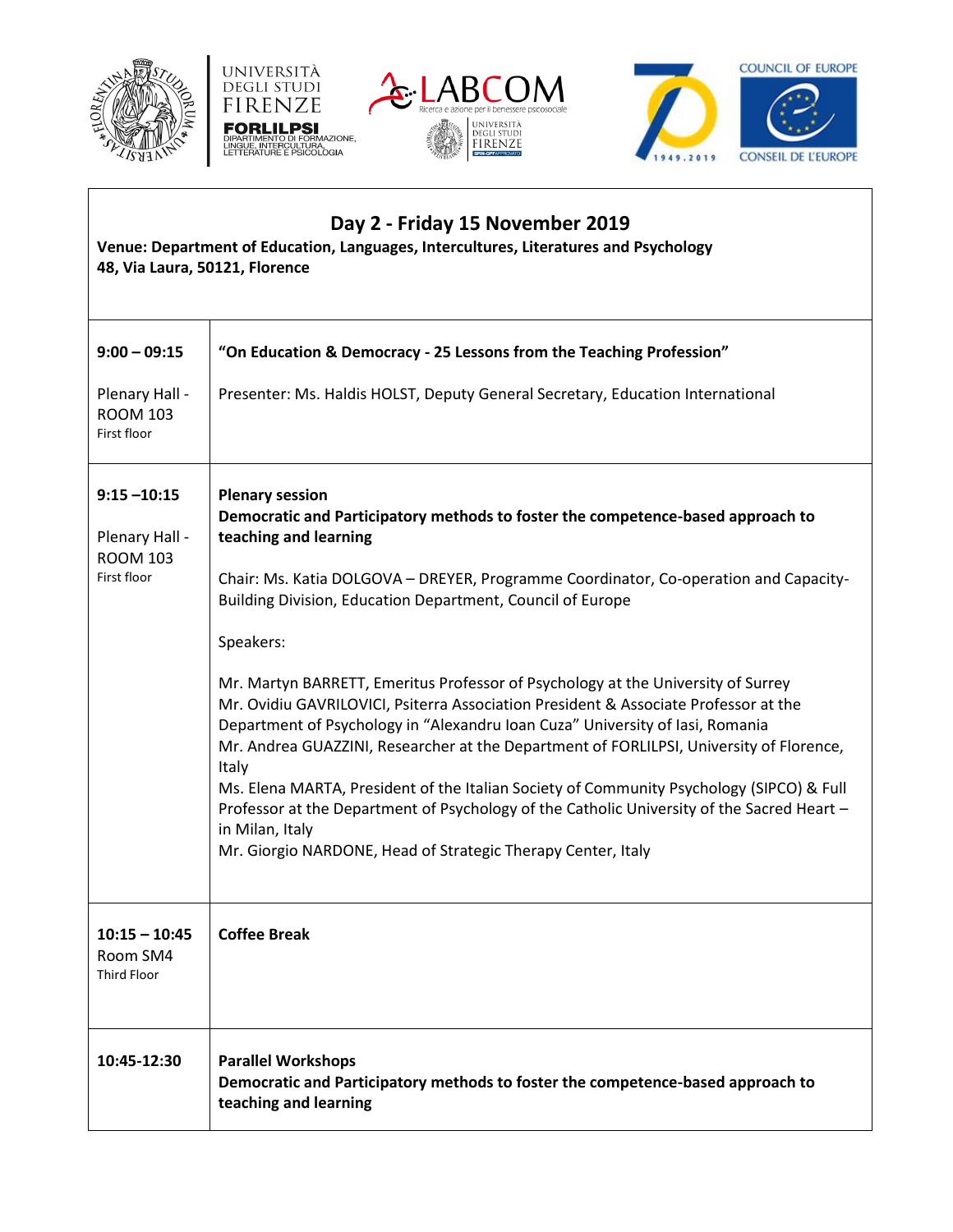







| <b>Workshop 1</b><br>Conference<br><b>ROOM 102</b>            | The Service-Learning Approach to foster students' empowerment and undertaking<br>of responsibilities within school communities                                                                                                                                                                     |
|---------------------------------------------------------------|----------------------------------------------------------------------------------------------------------------------------------------------------------------------------------------------------------------------------------------------------------------------------------------------------|
| First floor                                                   | Workshop leaders:                                                                                                                                                                                                                                                                                  |
|                                                               | Ms. Cinzia ALBANESI, Associate Professor at the Department of Psychology of the University<br>of Bologna, Italy<br>Ms. Bruna ZANI, Founder of the Italian Network of Service Learning and Community                                                                                                |
|                                                               | Engagement in Higher Education, Italy                                                                                                                                                                                                                                                              |
|                                                               | Rapporteur: Ms. Patrizia LOTTI, Researcher at the National Institute for Documentation,<br>Innovation and Educational Research - INDIRE                                                                                                                                                            |
|                                                               | Resource person:                                                                                                                                                                                                                                                                                   |
|                                                               | Ms Tulin SENER, Associate Professor, Faculty of Educational Sciences, Ankara University                                                                                                                                                                                                            |
| <b>Workshop 2</b><br>Conference<br>Room:<br><b>Great Hall</b> | Improving critical thinking in order to address controversial issues through<br>participatory methods and strategic communication and dialogue                                                                                                                                                     |
| Ground floor                                                  | Workshop leaders:                                                                                                                                                                                                                                                                                  |
|                                                               | Ms. Moira CHIODINI, President of the Academic spin-off LabCom & Lecturer at the<br>University of Florence, Italy                                                                                                                                                                                   |
|                                                               | Ms. Paola NICOLINI, Associate Professor at the Department of Humanities - Languages,<br>Mediation, History, Arts, Philosophy of the University of Macerata, Italy                                                                                                                                  |
|                                                               | Ms. Claudette PORTELLI, Co-director of InSRT (Malta) & Lecturer and researcher at<br>University of Malta, Dublin City University, and Centro di Terapia Strategica (Italy), Malta                                                                                                                  |
|                                                               | Rapporteur: Ms Amira BERZI, Scientific Assistant, International Projects in Education (IPE)<br>Zurich University of Teacher Education, Switzerland                                                                                                                                                 |
|                                                               | Resource persons:<br>Ms. Katia DOLGOVA - DREYER, Programme Coordinator, Co-operation and Capacity-Building<br>Division, Education Department, Council of Europe<br>Mr. Ted HUDDLESTON, Textbook author, Consultant in Civic and Citizenship Education,<br>Council of Europe expert, United Kingdom |
|                                                               |                                                                                                                                                                                                                                                                                                    |